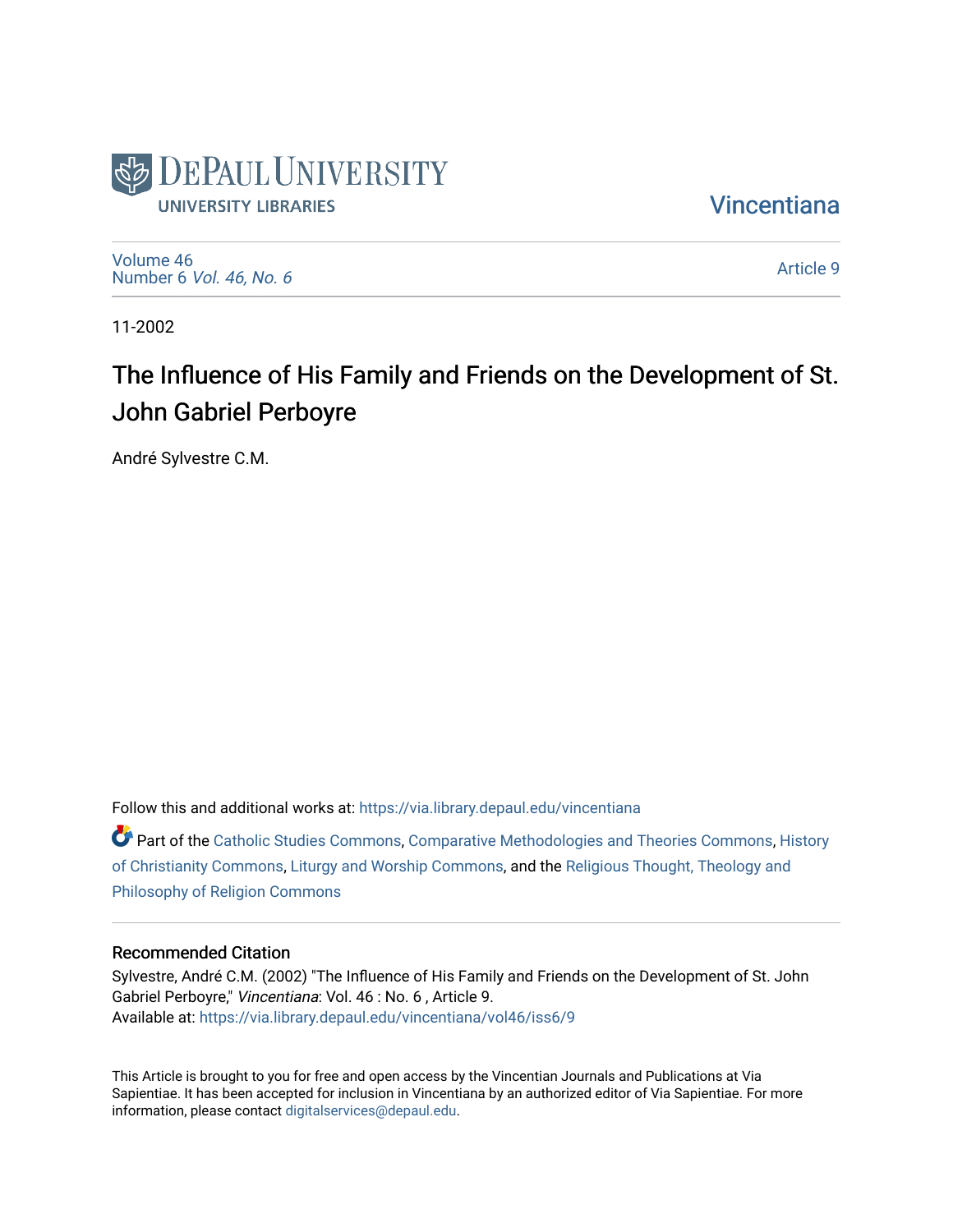## **The Influence of His Family and Friends on the Development of St. John Gabriel Perboyre**

*by André Sylvestre, C.M. Province of Toulouse*

On 2 June 1996, in St. Peter's Square, the Holy Father proclaimed John Gabriel Perboyre a saint.

But John Gabriel did not become a saint from one day to the next by some magic wand. We had been waiting for a long time, more than 150 years, for this official decision by the Church, and we thought that it was very late in coming. However, that is the customary prudence of Roman decisions.

Nevertheless, we already had clear testimony from people who knew him at different points in his life.

When he was a boy in Montgesty, his pastor put complete confidence in him, and regarded him as a model, so much so that he asked him to teach catechism once when he had to be away.

During his secondary studies in Montauban, he seemed to his classmates and teachers so perfect that people talked about him as "the little saint of Montauban." In Montdidier and later in Saint-Flour, he had an extraordinary influence on his students. When he took over the seminary at the beginning of the school year of 1827, he had a mere 34 pupils, but the next year there were 63, and the year after, more than 100.

His superior, Fr. Grappin, superior of the major seminary, would later say of him: "Fr. Perboyre is the most accomplished person I know; he is a man of God." When he was assigned to Paris as assistant director of the novitiate, he met there a candidate who was already 40 years old, Mr. Girard. He would subsequently become superior of the major seminary in Algiers, and he had always wanted to meet a saint. "When I met Fr. Perboyre, it seemed to me that God had answered my prayer. He was so holy, in fact, that I never saw in him a single fault in word or action during the six months that I spent with him in the closest intimacy."

When it was time to bid farewell to the crew on the ship when he arrived in China after months of travel, they said among themselves about him: "That one is a real saint!"

If the holiness of our martyr was evident in China especially in this period of his missionary work and even more during his long sufferings, it was not the result of some sudden conversion, but the accomplishment of his entire life.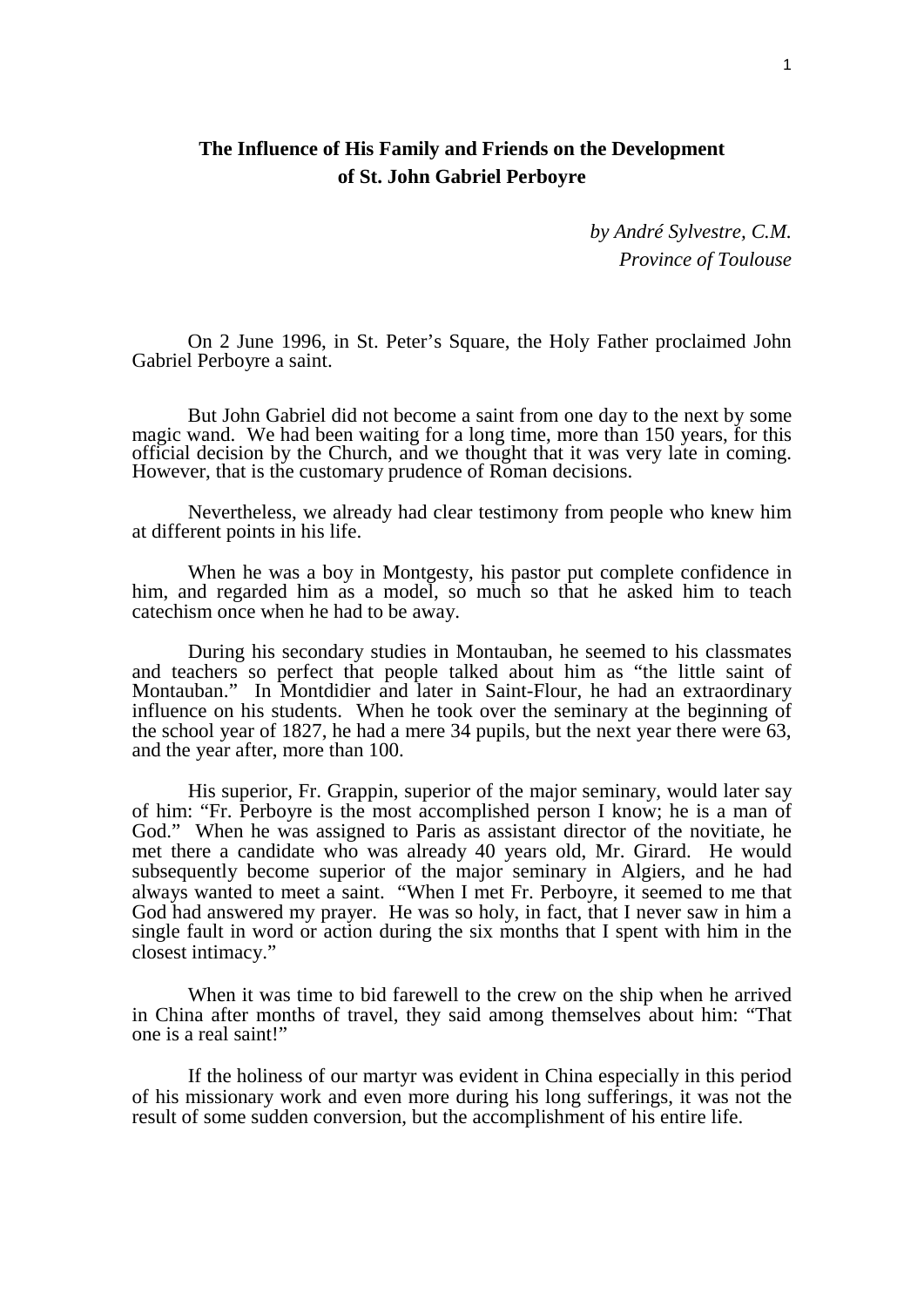This holiness had been prepared by the intense Christian life in the families of his father and mother, the Perboyres and the Rigals.

Even in the preceding generation, Jacques Perboyre, brother of Pierre, John Gabriel's father, had become a priest and chose the missionary life. He had taught in the major seminary of Albi confided in 1762 to the Congregation of the Mission by Cardinal de Bernis, at the time Archbishop of Albi.

At the outbreak of the Revolution, John Gabriel's uncle Jacques went into hiding. He then led a dangerous and at times heroic life, exercising his ministry while endangering his life. Once religious peace returned, he came back to the Diocese of Cahors, and founded there, with another Vincentian, a preparatory seminary. This took place in Montauban, at the time in the Diocese of Cahors. It was there that his nephews would come for their secondary studies, among whom were John Gabriel and several of his brothers and cousins.

In the Perboyre home, a solid piety was inculcated in everyone. They had evening prayers as a family; they never missed Sunday Mass, and after reaching home they would discuss the pastor's sermon. More than once when Pierre Perboyre was unable to go to Mass, he would ask his son John Gabriel to repeat the pastor's sermon. The young boy did it so well that his father once told him: "Since you speak so well, you should go on to become a priest."

In this pious atmosphere, several vocations were sown and germinated among the brothers and sisters of the martyr. Besides John Gabriel, two of his brothers entered the Congregation of the Mission, and one of his sisters was attracted to the contemplative life of the Carmel but died just before her admission. Two others, wanting to serve the poor, became Daughters of Charity. One of them would go to China like her brother, while the other would remain in Europe. She died at the hospital in Naples in the service of the sick.

John Gabriel had been marked by his childhood in the country, and he would always remain attentive to matters of the earth. He appreciated the quiet that enveloped the central mission house. In the vast territory confided to him, he was sensitive to the misery of the poor peasants who were finding it so hard just to survive. One year, grasshoppers destroyed the entire harvest.

John Gabriel came to their help with the limited resources of the mission. Recalling the methods he learned in his father's vineyard, he taught several Chinese how to trim the vines.

During his novitiate in the seminary of Montauban, John Gabriel became aware, thanks to his director, Fr. Maisonneuve, and his uncle Jacques, of the pious practices in use in the Congregation. Before entering the seminary, he already had an intense interior life, but in the seminary he was initiated into the methods of meditation, silent prayer in the presence of God. He had also begun to pray with the breviary. In his missionary journeys on the roads of China, he would be in dialogue with God continually. In prison, his guards were impressed by the power of his prayer life.